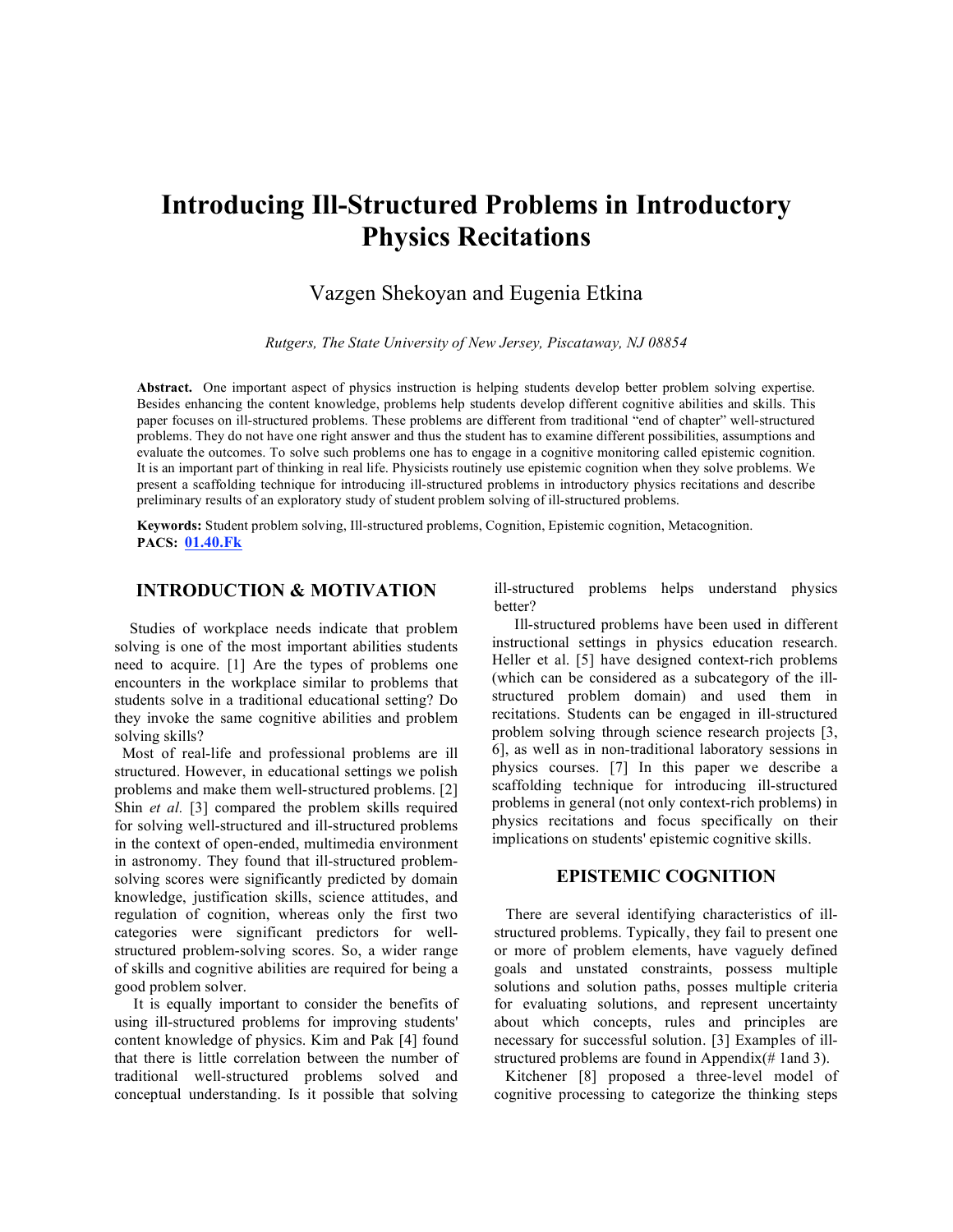one makes when faced with an ill-structured problem (cognition, metacognition, epistemic cognition). At the first cognition level, individuals read, perceive the problem, perform calculations, etc. At the second metacognitive level, individuals monitor their progress and problem-solving steps performed in the first level. At the third epistemic cognition level, individuals reflect on the limits of knowing, the certainty of knowing, and the underlying assumptions they make. Epistemic cognition influences how individuals understand the nature of problems and decide what kinds of strategies are appropriate for solving them.

An example of first-level cognitive activity in solving a simple mechanics problem can be reading the problem, writing down Newton's equations, and solving for an unknown. An example of metacognitive level activity is monitoring first-level cognitive tasks, such as checking the math, making appropriate notations, choosing productive representations (e.g., drawing a free-body diagram), making time management decisions, etc. An example of epistemic cognitive activity is reflecting on the limits of knowing, the criteria of knowing, the assumptions, the types of strategies that should be chosen, limiting cases, reasonableness of the answer, etc.

## **ILL-STRUCTURED PROBLEMS IN AN INTRODUCTORY PHYSICS COURSE**

We introduce ill-structured physics problems in cooperative group solving activities in recitations [5] using a scaffolding technique described below.

Heller et al. [5] have shown the effectiveness of group solving of context-rich problems (they usually are ill-structured). Working in groups helps students acquire complex problem-solving skills while easing the frustration students might have due to the difficulty of finding the correct approach to the problem.

We believe that one of the important features of scaffolding ill-structured problems is prompting students to ask themselves the following epistemic questions during every step of problem solving: "How do I know this? Am I making any assumption while doing these steps?" Schoenfeld used a similar technique to help students develop metacognitive skills in mathematical problem solving. [9] He asked students metacognitive questions during classroom problem solving: "What exactly are you doing?" "Why are you doing this?" "How does it help?"

One of the first steps of problem solving is constructing the problem space of the task. [10] The problem space consists of all possible actions the problem solver can take. Experts not only construct richer problem spaces, but also more productive and meaningful ones. Novices are not able to recognize problem spaces as well as experts, as they pay more attention to surface characteristics of problems.

Once the problem space is constructed, the problem solver needs to reflect upon the alternative steps she/he can make. For ill-structured physics problems this often means reflecting upon what assumption to make and how reasonable the assumption is. Depending on the problem context, she/he can also try several of the possible solutions.

Then the problem solver should assess the validity of the different solutions by constructing arguments, justifications, and by improving domain knowledge.

The next step is monitoring the problem space and solution options. Although monitoring the problemsolving plan is a useful metacognitive ability for all problems, it becomes especially important when one is solving an ill-structured problem. In such an activity, one should monitor the validity of the different solutions in addition to the metacognitive comprehension monitoring used for well-structured problems. One should constantly ask oneself: "How do I know this?"

The last step of ill-structured problem solving is the adoption of a solution or solutions. If other solutions are identified, one can try them out and thus engage in an iterative process of monitoring and adapting the chosen solution based on feedback. [11]

Instructors can scaffold student work by prompting students to ask epistemic questions during the problem solving steps described above. [12]

#### **DESCRIPTION OF THE STUDY**

**Setup:** We conducted a pilot study in the second semester of a two-semester large-enrollment (225 students) algebra-based introductory physics course for science majors at Rutgers University. There were two 55-min lectures, one 80-min recitation and one 3 hr laboratory per week. The course followed the Investigative Science Learning Environment (*ISLE*) format [13]. During recitations (8 sections) students worked in groups of four (an optimal size for cooperative group problem solving [5]). At the end of each recitation students handed in their work which was graded for effort and clarity.

*Intervention:* After the first midterm, one of the recitation instructors (V. Shekoyan) replaced some of the assigned problems with ill-structured problems that covered the same content. He did this in two of his recitation sections while other sections (two taught by him and four by other instructors) were doing problems from the Physics Active Learning Guide. [14] Overall, his students worked on five ill-structured physics problems during the five weeks between the first and second midterms. As these problems replaced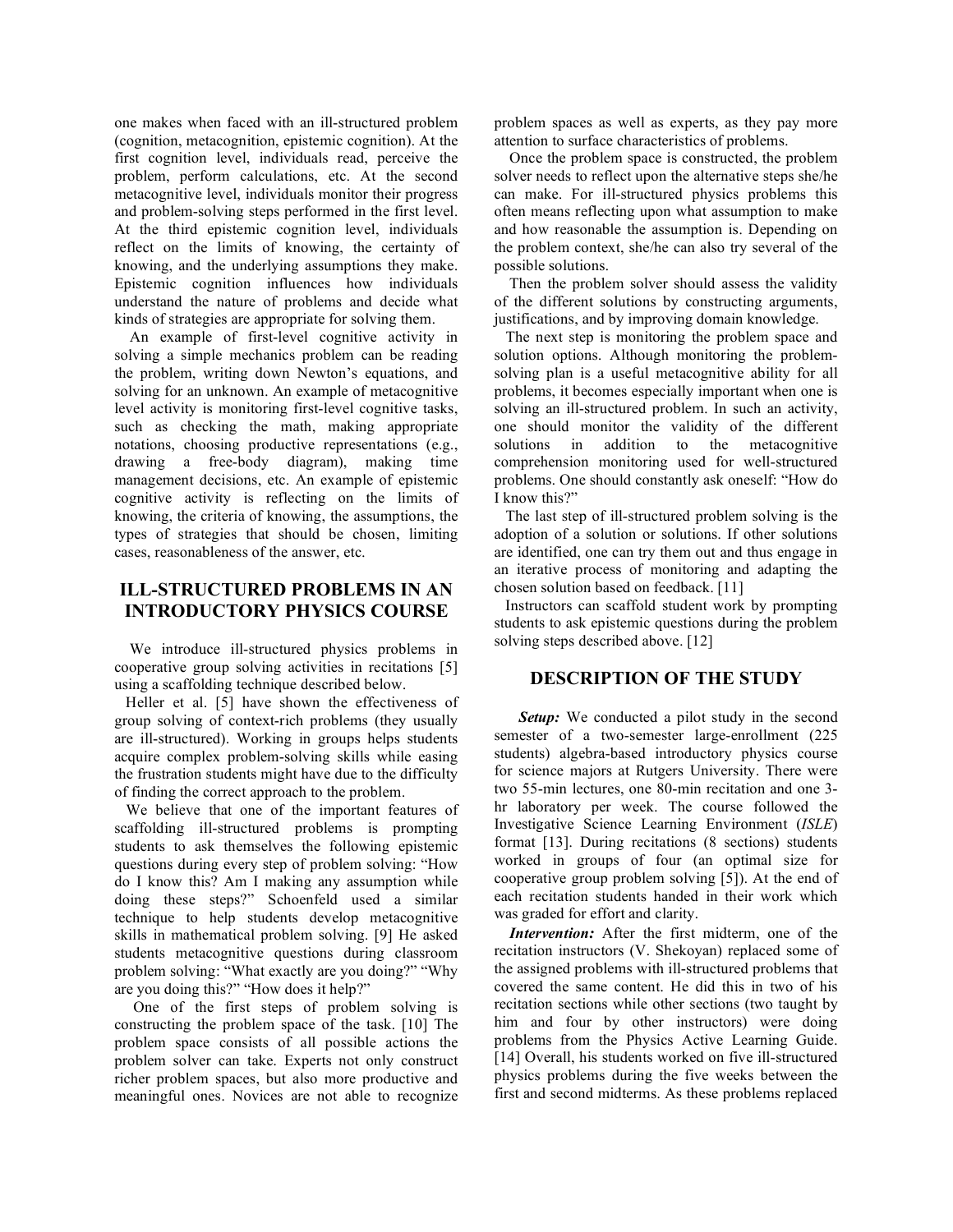some of the recitation problems, experimental students solved fewer well-structured problems than their counterparts. During this period the course was covering waves and vibrations, magnetism, electromagnetic induction and mirrors. After the second midterm students did not solve ill-structured problems.

The instructor provided scaffolding while students were working on the ill-structured problems. The level of scaffolding depended on the difficulty of the problem. An example of such scaffolding for problem #3 in the Appendix is provided below. For example, a student solved the problem assuming that the negatively charged ball stays on the table and he did not mention that this was true only for a ball which was heavy enough, so that the gravitational force exerted on the ball was bigger than the Coulomb's attractive force due to the other charged ball. Then the instructor could ask him to write the condition under which the outcome would be true. Once the student wrote the condition, the instructor would ask for a solution when the condition he wrote was violated. Alternatively, the instructor could just ask the student why he thought the ball stays on the table. Basically the instructor devised prompts to help students learn to ask themselves: How do I know this? Am I making any assumption while doing these steps?

*Student sample:* The experimental and control groups had 55 and 155 students respectively. On the first midterm prior to the intervention, the experimental and control groups were indistinguishable based on the exam grades. There was no pre-test in the course.

*Data collection:* The midterms consisted of 10 multiple-choice and 2 open-ended questions; the final exam had 18 multiple choice and 6 open-ended questions. On the second midterm and on the final one of the open-ended problems was ill-structured.

We collected exam data for three problems. Two were ill-structured problems: on the second midterm exam and on the final. These problems were based on the content of the recitations where ill structured problems replaced five of the well-structured problems in the experimental sections. The third problem was a second midterm open-ended problem that was not ill structured but was based on the above content.

We graded these exam problems based on the evidence of content knowledge and correctness of chosen solutions. *Thus, students who did not consider multiple possibilities for ill-structured problems, but gave correct answers for one of the possibilities, still received high grades.* For example, if a student solved problem #3 in the Appendix only for the case of the charge staying motionless on the table without writing any constraints on the unknown mass of the charge, she/he still received full credit.

## **PRELIMINARY RESULTS AND DISCUSSION**

Our general research hypothesis was that engaging students in solving ill-structured physics problems through the classroom and instructional settings described above should help students develop epistemic cognition and master the physics concepts that were covered by the problems.

We performed two-tailed unequal-variance t-test on the grades of the second midterm problems. Tables 1 and 2 show that at the confidence level  $p = 0.05$ , the difference in the grades is statistically significant.

| <b>TABLE 1.</b> Ill-structured problem (second midterm) |             |          |
|---------------------------------------------------------|-------------|----------|
| $T-test > 0.01$                                         | Control grp | Exp. grp |
| Effect size $= 0.4$                                     | $N = 155$   | $N = 55$ |
| Average grade                                           | 12/20       | 13.6/20  |
| St. deviation                                           | 4.4         | 3.8      |
| <b>TABLE 2.</b> Open-ended problem (second midterm)     |             |          |
| $T-test > 0.04$                                         | Control grp | Exp. grp |
| Effect size = $0.3$                                     | $N = 155$   | $N = 55$ |
| Average grade                                           | 14.6/20     | 16/20    |
| St. deviation                                           | 5.4         | 3.6      |

Students' grades on the final exam ill-structured problem were indistinguishable (16 and 15.8 for the experimental and control groups respectively). As the grades reflected only the understanding of physics, we can say that students who spent time solving illstructured problems in recitation mastered the content at the same level or better than those who worked on well defined problems.

Additionally, after the end of the semester, we coded students' written solutions for the two illstructured problems for evidence of epistemic cognition and noted the students who considered multiple possibilities in their solutions. We found that students in the experimental group considered multiple possibilities much more often than in control group, although the total numbers were small in both groups. For the midterm problem, 11% of students from the experimental group considered multiple possibilities, as opposed to 1.3% in control group. For the final exam problem, 24% of the experimental group and 18% of the control group considered multiple possibilities. Chi-square test showed that the differences between two groups were statistically significant ( $p=0.01$  and  $p=0.03$  respectively).

We believe that these preliminary results show a positive trend and warrant further investigation. It is likely that the difference would have been greater if students solved more ill-structured problems in recitations.

This was an exploratory pilot study. We plan to increase the number of ill-structured problems in recitations this year and closely monitor student